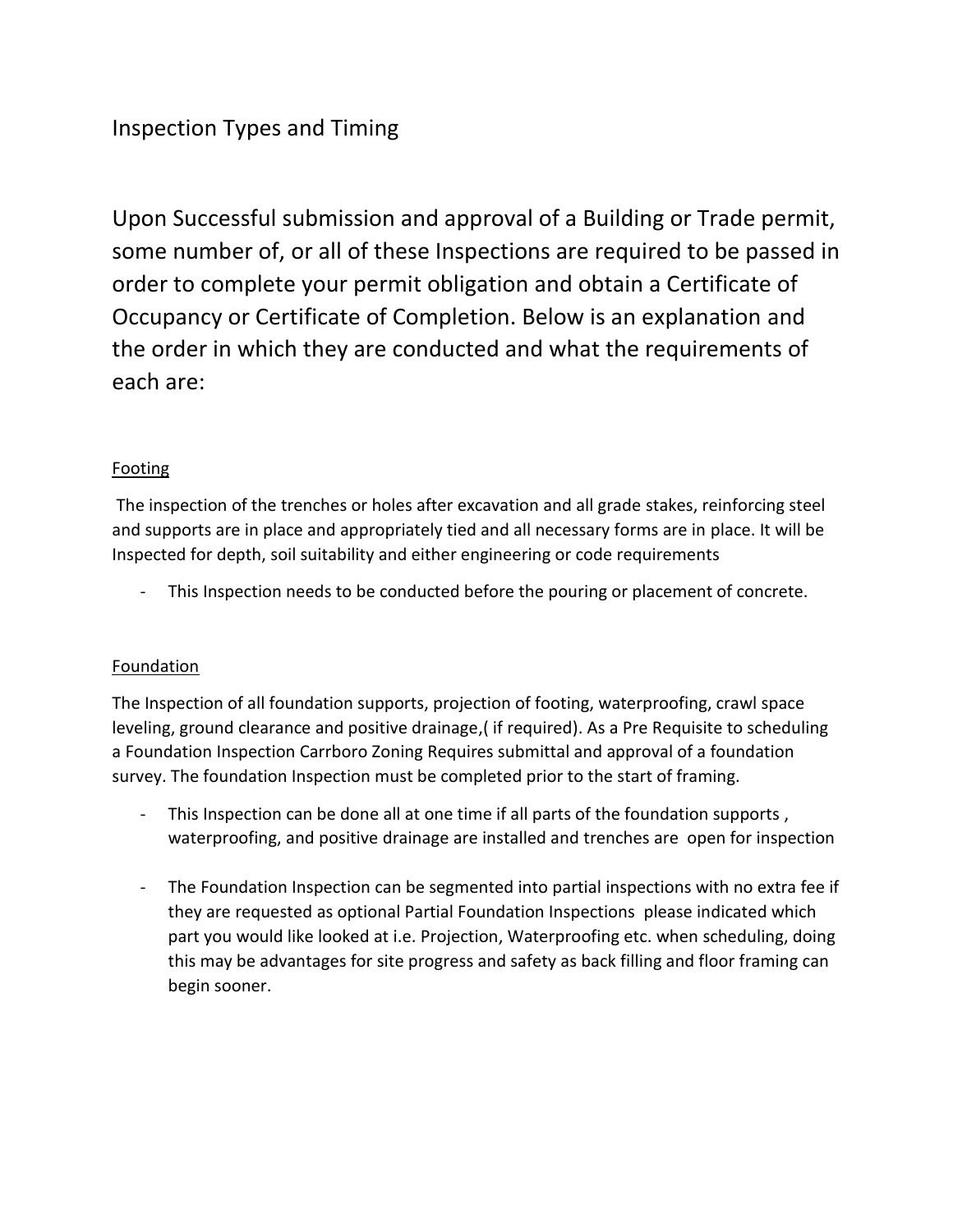### Under Slab

This Inspection will be conducted when all materials and equipment that will no longer be accessible after concrete is poured are installed. It may also contain parts of the rough inspections for plumbing , electrical and mechanical as there could be pipes , conduit or other things that will be below the concrete beside gravel , insulation ,vapor barrier and depth requirements that need to be verified prior to concrete either under building code or engineering requirements.

The Under Slab Inspection can be conducted as one inspection or can be segmented into Partial Inspections with no extra fee If they are requested as either Partial Rough In (Trade Specific) requests or Partial Slab , please Indicate what portion of the partial you would like to have inspected while scheduling .

## Building Framing

Framing Inspections shall be made after the roof (excluding permanent roof covering) wall, ceiling and floor framing is in place, appropriate blocking, bracing and fire stopping has been installed and all rough in inspections are approved. Additionally roof, chimney and door flashing , chimneys and vents , insulation baffles and Insulation in areas that will be covered by air barrier material in tub ,shower, fire place units or other, should be inspected as part of the framing as they will not be visible later. If there are any portions of the building that were built under engineering instead of under the NC Building code (such as use of LVL or steel or engineered repair ) the sealed engineering documents will be a requirement to satisfy completion of this inspection.

The Framing Inspection can be conducted as a whole or may be segmented into Partial Inspections at no extra fee if requested as optional Partial Framing Inspections .Doing a series of partial framing Inspections can allow site progress to be advanced in certain areas without satisfying the complete Inspection requirements. These can be separated into pieces such as: open floor framing, pre siding sheathing and flashing, fire proofing etc. at the point that a portion is passed by the code official that portion may move forward i.e. wall framing on floor systems, siding, windows and doors installed, permanent roof covering installed etc.

#### Rough In

Rough In Inspections shall be conducted when all parts of the building framing and any parts of the electrical, plumbing, fire protection and mechanical (heating, cooling and ventilation) systems are installed as they are prescribed by the technical codes that will not be visible at final inspections but before any wall, ceiling finish, or insulation is installed that would prevent access to inspection. This inspection shall include but not be limited to: Electrical boxes for grounding and sizing, electrical conductors for sizing, protection, and appropriate use of, and installation method Per NC Electrical code. Plumbing pipe size and type for both potable and DWV to be tested by water or air pressure per NC plumbing code and manufacturer for proper installation and protection. Mechanical ducting for conditioned air or ventilation, placement, distance to combustibles, sizing, sealing and insulating per NC mechanical and fuel gas codes.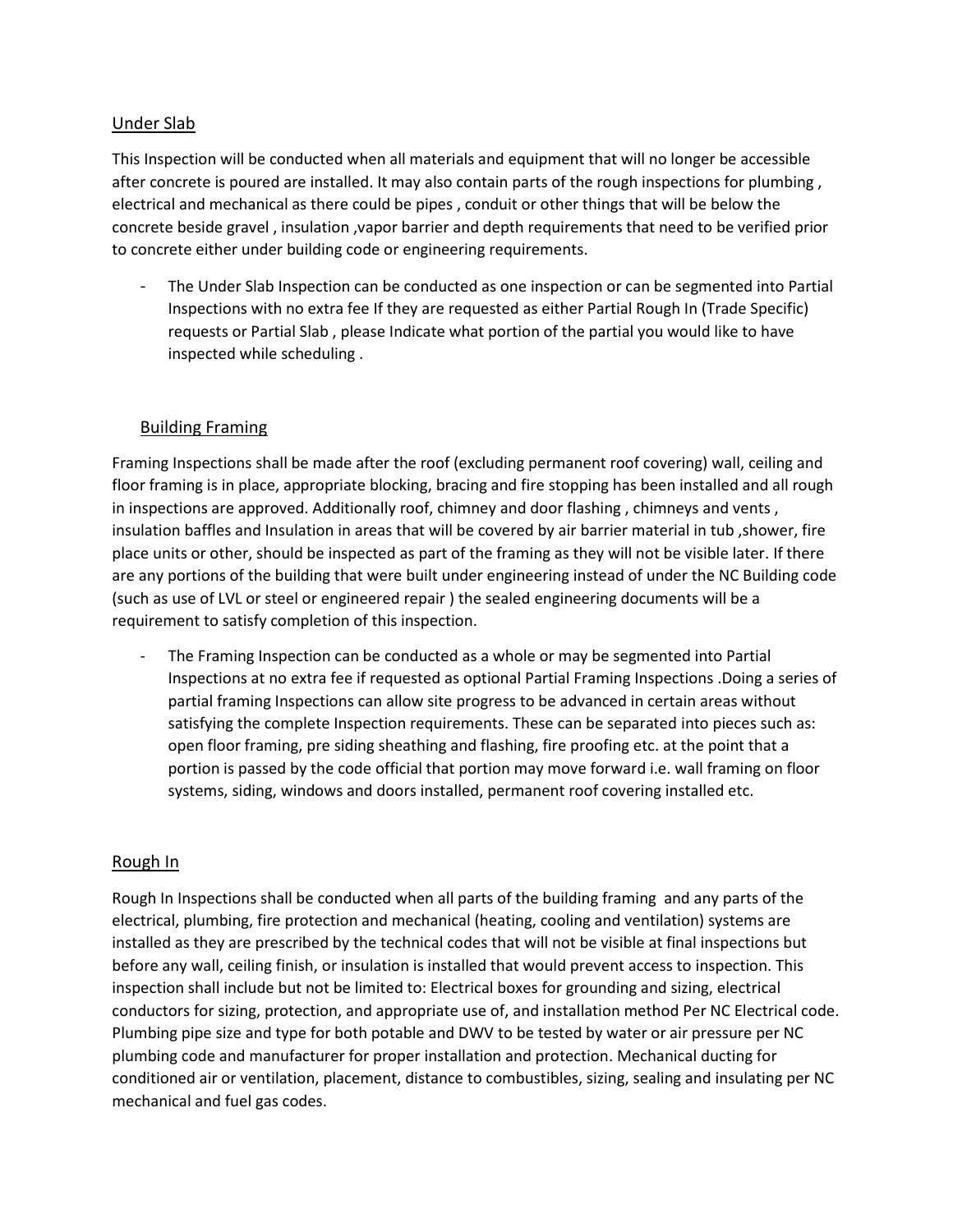The Rough In Inspections can be conducted as a whole or separated into their Independent Pieces at no extra fee if requested as Partial Electrical Rough, Partial Plumbing Rough and/or Partial Mechanical Rough. Furthermore they can separated within their trade categories such as Electrical Underground, or a pressure test of gas pipe for a mechanical or plumbing rough or in the case of a large or complicated project they can be separated by building location i.e., corridor only or above ceiling or under slab to allow a builder the opportunity to not gate the progress of a build by having all parts open for Inspection .Please specify what portion(s) will be ready for inspection when scheduling.

## Insulation

Insulation Inspections shall be made after Framing and Rough Ins have been approved Permanent roof covering is installed and Insulation and vapor retarders that will not be viewable at final inspection are in place but before any wall or ceiling covering is applied.

#### Fire Protection

Fire protection inspections shall be made in all buildings where any material is used for fire protection purposes, this Inspection shall be conducted after all fire protection material are in place and need to take place prior to Insulation.

Fire protection Inspections are typically performed on commercial structures only and is required in addition to any special inspection as listed in Chapter 17 of the North Carolina Building Code

#### Final Inspections

Final Inspections shall be conducted when all of the work prescribed under the technical codes has been finished. This inspection shall include but not be limited to : Installation of any and all: electrical devices, equipment and cover plates and clear identification of breakers, all plumbing fixtures and equipment and the performance and leak test of Supply piping , Distribution piping , DWV, and gas piping and all mechanical and ventilation equipment installed, duct seal test results, Thermostat and duct detectors (if applicable) Building address displayed, final wall / ceiling coverings in place and finished , hand rail and guard rails in place and any final insulation, also to find this inspection to be finished any final engineering documents as well as termite treatment paperwork, Energy Certification Documents and if any other requirements were set forth by the zoning department as provision of the permit, they must be satisfied in order to obtain final approval and receive either a CO or certificate of completion

The Final Inspections can be performed as a whole or can be conducted in its individual trade sections at no extra fee as a voluntary request of partial Final. These would be Final Electrical, Final Plumbing, Final Mechanical and building Final. The separation of these as partials can allow the inspection of work as it is finished, however a building final is dependent on the completion of all trade work finals prior to a building inspection.